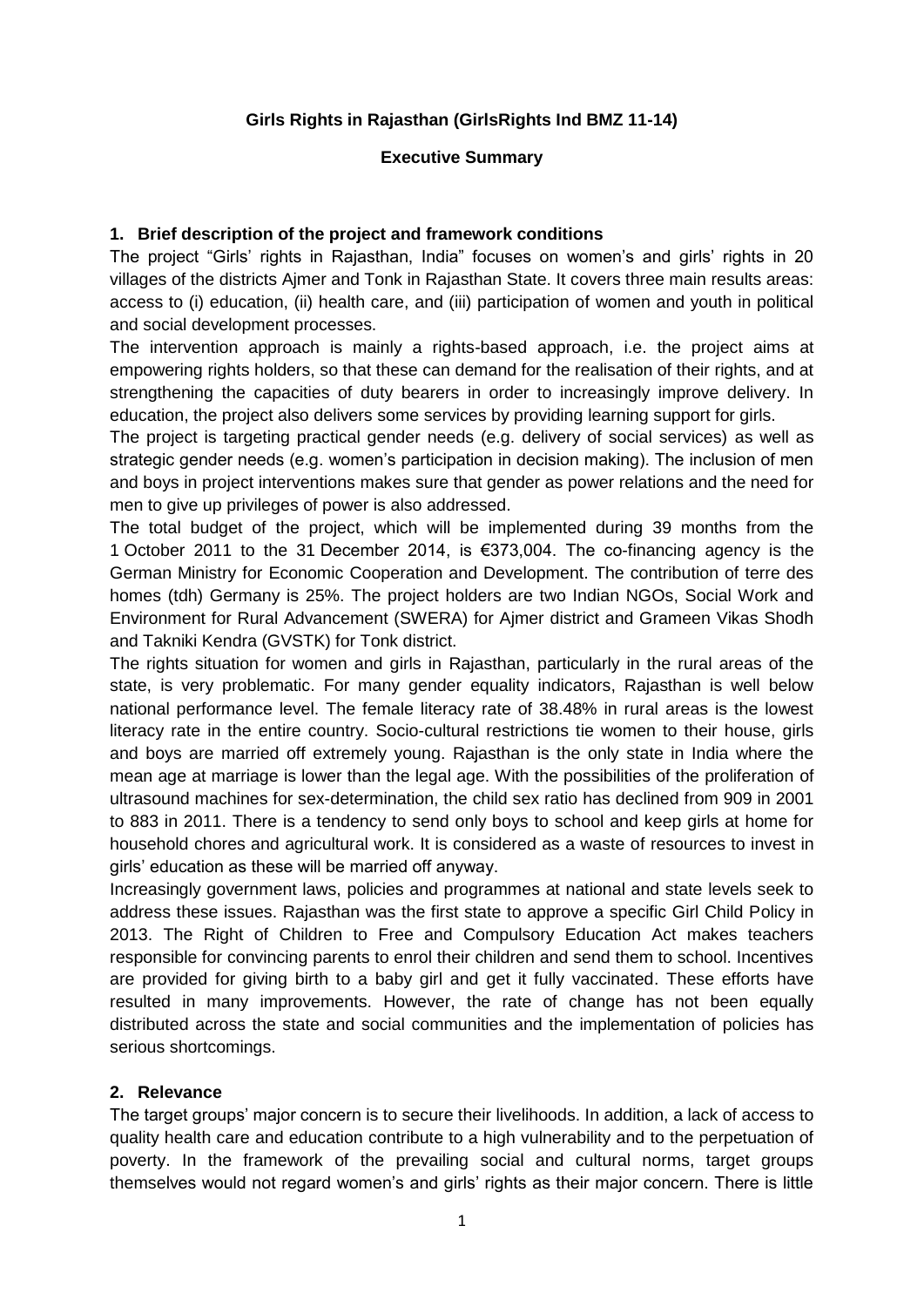awareness that the current situation is depriving women and girls of many of the rights they are entitled to. The creation of awareness is therefore part of the project's strategy. In the course of the project, the target groups have developed awareness for the relevance of the issues for their own lives.

Project objectives are relevant for the project holders, as they correspond well with their visions and missions, relevant for India as they are in line with government objectives and policies and relevant for terre des hommes Germany as they fit well into the organisation's focal themes in the region. Tdh has prioritised this project, because of the extreme gender disparities in the state.

## **3. Effectiveness**

Project preparation was exceptionally thorough with a long preparation period involving several planning workshops and baseline research. As a result, the results chain is convincing and activities are generally well related to the objectives. Overall, the quality of the project planning is good. The planning process also shows how tdh regional office has developed and strengthened the use of results-based planning in the last years. Altogether, the indicators are quite specific and of good quality. However, some indicators are too ambitious (e.g. percentage of boys taking over household chores, 80% of regular girl participation in school), difficult or impossible to measure, impossible to attribute to project intervention (percentage of vaccinated girls and medically supervised births) or not well related to the objective or the context. Not all indicators were well understood in detail by all stakeholders and accordingly not all of the required data has been captured in the baseline survey phase. The baseline data should have been consolidated in a baseline report.

Despite a slow start in the first year of implementation, activities are now well on their way. Until the end of the project period, almost all planned activities will have been carried out to the extent stated in the project proposal. Some activities turned out to be difficult to implement and should be replanned (e.g. teachers' training). With a view to the activities leading to results, more emphasis is needed for the area of women's participation in decision-making processes.

Project management is continuously reflecting experiences to further improve implementation.

Because of the slow project start, changes in exchange rates and the lower than planned expenditures in some budget lines, there is still a considerable underspending of budget from the years 2012 and 2013.

## **4. Efficiency**

With a total budget of €373,004 for a project period of 39 months, 600 women, 780 girls, 200 boys and an unspecified number of other stakeholders are targeted. The evaluator estimates that around 600 households are directly benefiting from project interventions. This equates to an average of €622 per household for the whole project period and about €191 per household per year. This expenditure corresponds to average expenditures in comparable projects with several results areas (women's participation, education, health).

For some measures, a cost/benefit assessment would have to be conducted for the entire village population, as all villagers benefit from improved public service delivery in health and education and facilitated access to government schemes.

The overall cost structure of the project is balanced with about 42% being spent on direct implementation and capacity building of the target groups, 33% for personnel costs, 7% for running costs and 2% for investments into the project holders' infrastructure.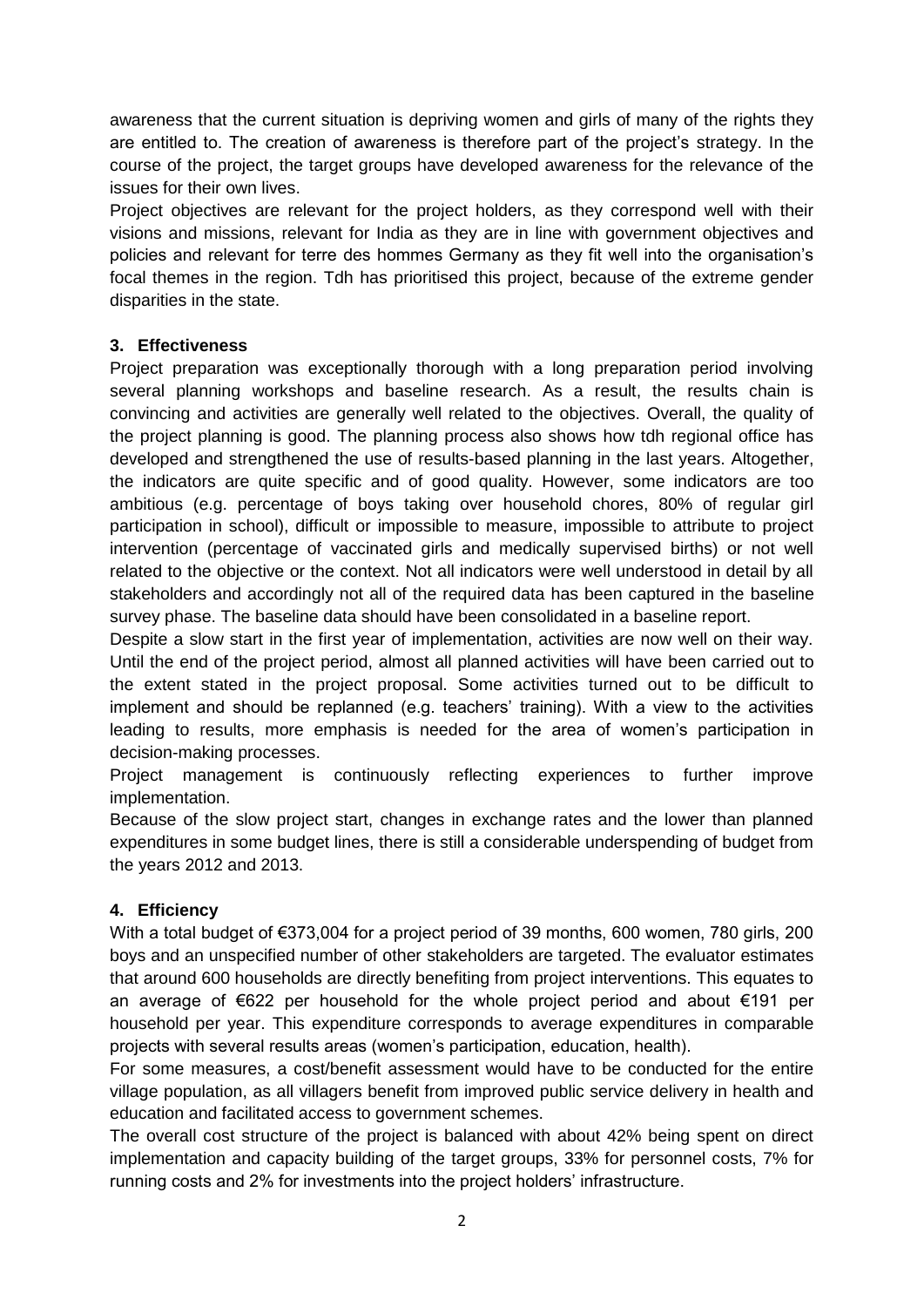Project monitoring is regularly carried out at different levels: regular review meetings and a regular reporting system form the basis for project monitoring. So far, the target groups have not featured prominently in monitoring. The focus of monitoring is on activities, outputs and numbers of trainings and participants achieved. Even though a lot of data is collected through the baseline survey, through monthly reports and through annual village and household surveys, the project holders have not been able to organise, summarise and analyse it in a way that it reflects and documents changes at outcome level.

It is not surprising that the project holders struggle with their monitoring and evaluation (M&E) system, as it is their first time to work with a results-based approach and there was no previous knowledge on outcome-orientation in planning and monitoring. As grassroots organisations focused on awareness raising and implementation, it is a challenge for partners to develop their M&E systems to outcome level, because skilled and experienced staff could not be contracted.

Tdh regional office has invested substantial effort into the development of awareness and skills regarding results-based management and needs to continue to do so.

# **5. Outcomes and impacts**

An analysis of project outcomes and impacts is difficult for the following reasons:

- As this is a mid-term evaluation, in many instances the implementation of activities has not yet advanced to a degree that outcomes are already measurable.
- Even though the quality of indicators is overall quite good, the baseline data for some results areas has not been consolidated in a way that it could be used as "marker zero" for measuring progress. As monitoring has not focused on outcomes, there is hardly any data available on outcomes.

All stakeholders contacted agreed that the project is showing positive outcomes, mainly in education and the participation of women in decision making. In general, it can be stated that the project outcomes observed are positive and can be expected to further increase until the end of the project.

As the project is working with women, male and female decision makers, boys and girls the different activities lead to synergetic effects.

## *5.1. Women's participation in decision making*

Attendance of women in the meetings of the local self-governance institutions (Gram Panchayat – GP) of the village has increased and female GP members have started to contribute more to discussions. However, this development is still at its initial stage and women continue to feel restricted in their participation with the male GP members dominating the scene.

Probably some of the most impressive outcomes of the project are that for the first time ever women have started to organise themselves into self-help groups (SHGs) and that they have constructed women meeting places ("hatais") in central places of their villages, making the actual meetings visible to the entire community. They have also started to lobby and advocate for their own interests, handing in proposals to the decision-making authorities and contacting responsible government authorities. Many groups report that they have already been successful in achieving some improvements, e.g. regarding drinking water supply. Women are beginning to realise that they can achieve something, if they organise and demand for their rights.

Many girls (and boys as well) are married while they are still children. The SHGs have started to monitor the marriages that are planned in the villages and interfere when they detect that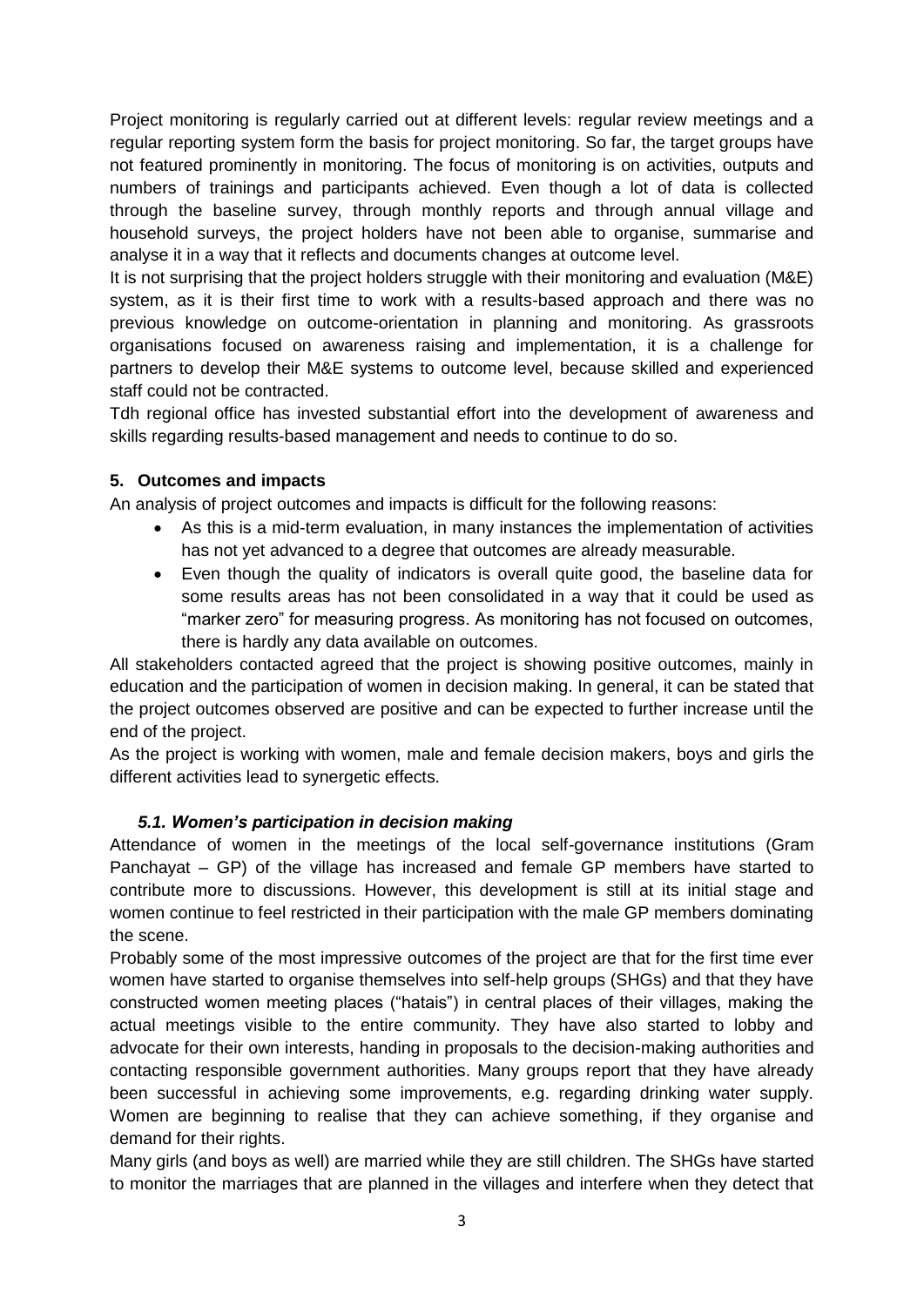one of the spouses is still a child. Since this time, child marriages have been substantially reduced, another impressive outcome of the project.

## *5.2. Education*

The most visible outcome of the project in the perception of all stakeholders is that girls increasingly attend school. The project not only conducts enrolment campaigns, but community workers identify those households that do not send their girls to school and tries to convince each family to send their daughters. As a result, more girls are sent to school and more drop-out girls, who had stopped going after a few years in primary school, are now resuming their education.

Each village has a number of examples of girls that have been reintegrated into school. One village reported that for the first time ever three girls from the village are attending class 9.

## *5.3. Health*

The Government of India has introduced a number of schemes and programmes over the last few years to improve the performance of the basic health care services. As a result of these schemes, vaccination of girls and institutional child birth are increasing. It can therefore be expected that the indicators set in the project proposal will be achieved, but mainly because of improved government health service performance and to a lesser extent because of project mobilisation.

It looks as if increased state engagement in rural health care is lessening the need for interventions from NGOs. If village health workers' responsibility is mobilisation and awareness raising – and they increasingly do so – NGOs do not need to duplicate efforts, but could rather concentrate on their watchdog function regarding the performance of health care delivery.

## **6. Sustainability**

Overall, the example of the project highlights the strength of the tdh approach: supporting local grassroots NGOs instead of implementing itself or working through larger city-based NGOs. Sustainability seems much higher, as the project holders have been active in the area already for decades and will likely continue to work there in the future.

Women's SHGs, especially if they include a savings and loan component, are likely to continue. Youth groups will probably depend more on external guidance, so either further supervision would have to be provided or the groups would have to be attached to schools as boys' clubs or girls' clubs, supervised by teachers.

The learning support centres, with their need to be run by a community worker, will phase out at the end of the project. The project holders are working hard to reintegrate most of the girls into government schools before the end of the project. However, for some girls, whose families do not allow them to return to school, it will most probably be the end of their education.

Changes in socio-cultural values and norms take much longer than the lifespan of a project. To increase the acceptance and realisation of women's and girls' rights, the project holders would need to continue to work within these communities.

## **7. Most important recommendations**

## *7.1. To the implementing partners*

 The project should not take up major new activities, but rather consolidate the current activities and strengthen some of them even further, e.g. networking,